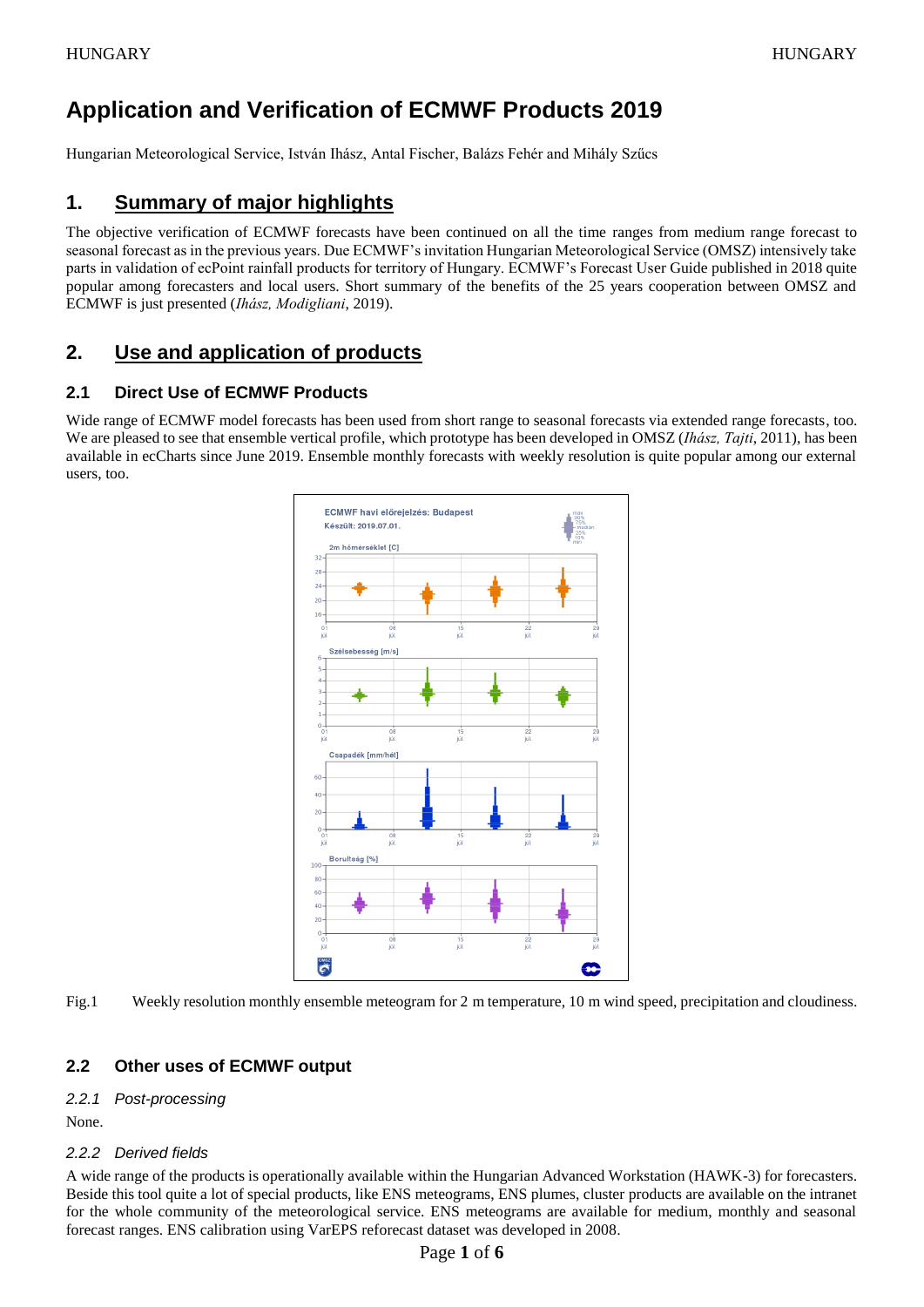#### *2.2.3 Modelling*

The Hungarian limited area modelling activity consists three major systems and each of them uses LBCs interpolated from ECMWF forecasts in framework of Optional BC Programme.

The hydrostatic ALADIN model with 8 km resolution is coupled with three-hourly frequency and with 6 hourly time-lagged mode. It runs four-times per day: at 00 UTC +54h, at 06 and 12 UTC +48h and at 18 UTC +39h forecasts are made. LBCs are used from ECMWF's HRES since 2008 (*Bölöni et al.*, 2009).

The non-hydrostatic AROME model has 2.5 km horizontal resolution and it is coupled with one-hourly frequency and with 6-9 hourly time-lagged mode. It runs eight-times per day: at 00, 06, 12, 18UTC +48h and at 03, 09, 15, 21UTC +36h forecasts are realized. LBCs are used from ECMWF's HRES since 2012.

The LAMEPS is based on ALADIN model and it is coupled with three-hourly frequency. It runs one time per day at 18 UTC for +60 hours. Its 11 members are the downscaling of the first 11 members of ECMWF's ENS 18UTC run. This coupling method is operational since 2016 (*Szűcs et al.*, 2016).

## **3. Verification of ECMWF products**

#### **3.1 Objective verification**

The objective verification is performed via the Objective Verification System (OVISYS) developed in the Hungarian Meteorological Service. More details on OVISYS are available in "*Verification of ECMWF products, 2006*".

The results might be compared with the ones shown in "*Application and verification of ECMWF products, 2018*" for the verified models.

#### *3.1.1 Direct ECMWF model output (only HRES), and other NWP models*

First in this chapter the 00 UTC runs of ECMWF-HRES, ALADIN/HU and AROME/HU models are compared for the first 48 hours with 1-hour (in case of surface parameters) and 12-hour (in case of upper air parameters) timesteps via OVISYS. The forecast values are taken from the (highest resolution) grid box from the ECMWF-HRES, a 0.1°x0.1° post-processing grid from the ALADIN/HU, and from a 0.025°x0.025° grid from the AROME/HU model. The RMSE (Root Mean Square Error) and BIAS scores are computed using the observations and measurements of the 267 Hungarian SYNOP stations *under* 400 m above sea level for 2018, and are presented on Time-TS diagrams as a function of lead time (with the forecast range on the x-axis). The verification is performed for the following variables: *2 m temperature*, *dewpoint*, *total cloudiness*, *2 m* / *925 hPa* / *700 hPa relative humidity*, *10 m wind speed*, and *wind gust* (Fig.2a-h).

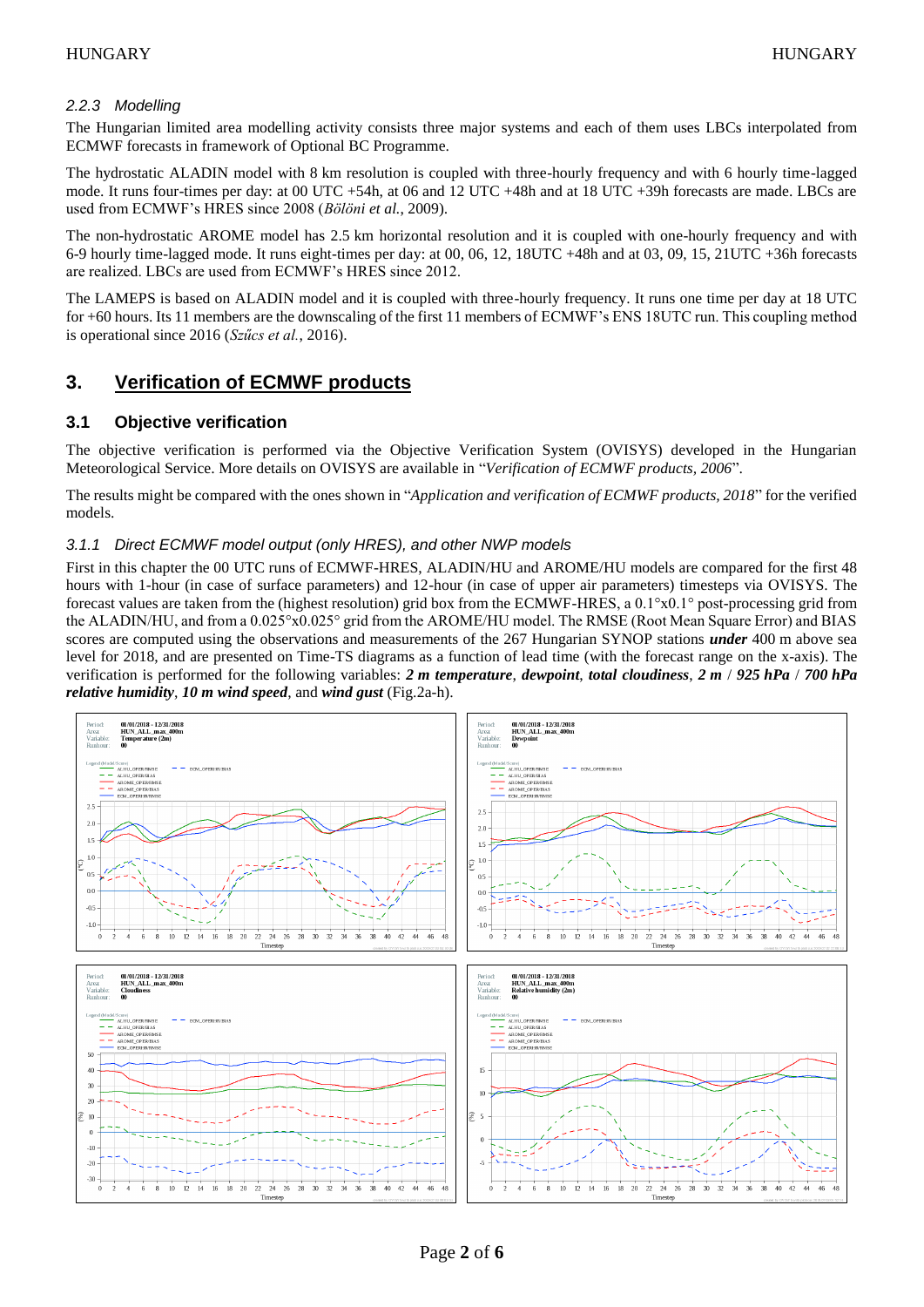

Fig.2a-h Comparison of RMSE (solid) and BIAS (dashed) values of a) 2 m temperature, b) dewpoint, c) total cloudiness, d) 2 m / e) 925 hPa / f) 700 hPa relative humidity, g) 10 m wind speed and h) wind gust forecasts of the 00 UTC runs of ECMWF-HRES (ECM\_OPERHR – blue), ALADIN/HU (ALHU\_OPER – green) and AROME/HU (AROME\_OPER – red) models over Hungary for 2018 using the observations of the SYNOP stations under 400 m above sea level.

Since the ECMWF would particularly welcome conditional verification results demonstrating orographic effects, *10 m wind speed* (Fig.3a) and *wind gust* (Fig.3b) variables are performed in the same manner as above, but using the observations of the Hungarian SYNOP stations *over 400 m above sea level* as well. The results might be compared with Fig.2g-h, respectively.

*Note that while 267 stations were considered under 400 m, then only 7 over 400 m (Hungary's highest point – the Kékestető – is only 1014 m above sea level)*.

According to the results it is conspicuous that while for the lower stations all three models are overestimated, then for the mountain stations the BIAS clearly become negative – except wind gust scores for ECMWF-HRES in daytime (Fig 3b). It is also clear that the AROME/HU with better horizontal resolution is better taken into account the orography therefore it is less underestimate the 10 m wind speed in the mountains than ECMWF-HRES and ALADIN/HU (Fig. 3a).



Fig.3a-b Comparison of RMSE (solid) and BIAS (dashed) values of a) 10 m wind speed and b) wind gust forecasts of the 00 UTC runs of (ECM\_OPERHR – blue), ALADIN/HU (ALHU\_OPER – green) and AROME/HU (AROME\_OPER – red) models over Hungary for 2018 using the observations of the SYNOP stations over 400 m above sea level.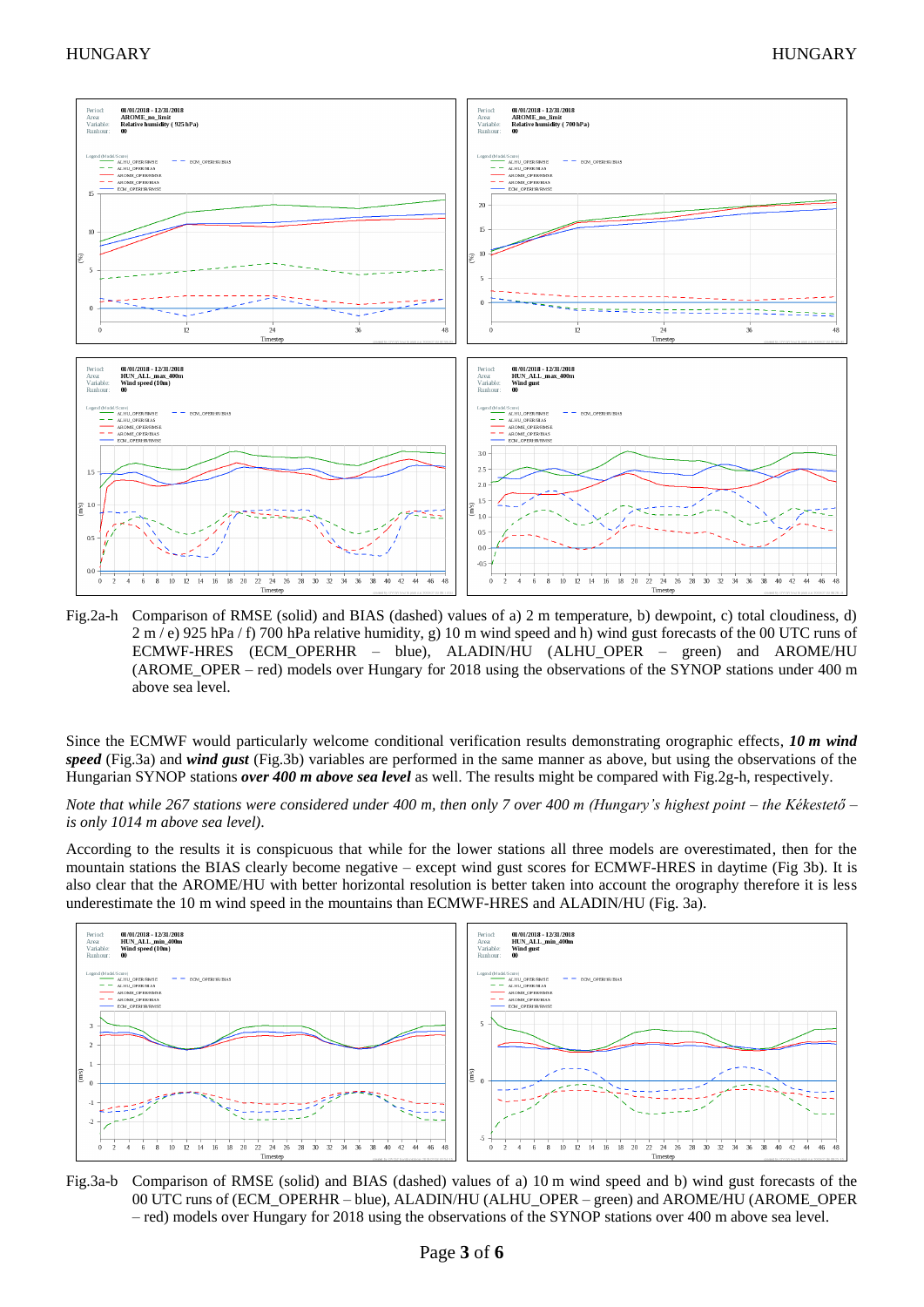In the following the frequency BIAS and the SEDI (Symmetric Extremal Dependence Index) verification scores of *daily accumulated* (24h) *precipitation* of the same three models can be seen in the 30<sup>th</sup> hour of the 00 UTC forecasts as a function of certain precipitation thresholds (Fig.4a-b). These verification measures are independent of each other. Among the verification measures of binary events, SEDI has the most desirable properties, as far as the book *of I.T. Jolliffe and D.B. Stephenson: Forecast Verification (see Table 3.4)* is concerned. As it is well known, the score of a perfect forecast for the frequency BIAS and SEDI is +1. The range of frequency BIAS is between zero and infinity, and it is between -1 and +1 for SEDI.

*Note that – due to SEDI is independent of the BIAS – the models would show the same results concerning SEDI after a bias correction, and – due to a data collection error – the ECMWF model has only 0.5°x0.5° resolution here instead of the HRES.*

*For an example of detailed interpretation of the figures, please see "Application and verification of ECMWF products, 2018*"*.*



Fig.4a-b The a) frequency BIAS and b) SEDI values of 24h precipitation forecasts (in the  $30<sup>th</sup>$  hour of the forecast) of the 00 UTC runs of ECMWF (ECM\_OPER – blue), ALADIN/HU (ALHU\_OPER – green) and AROME/HU (AROME\_OPER – red) models against precipitation thresholds over Hungary for 2018 using the observations of the SYNOP stations under 400 m above sea level.

Finally, the temperature forecasts of ECMWF-HRES and *FOCUS* (Unified Gridded Forecast Database, for the description, please see "*Application and verification of ECMWF products, 2017*") database are compared as a more interesting example that made with OVISYS as well. The verification is performed in the  $18<sup>th</sup> -$  in the case of 12 hour maximum temperature (Fig.5a) – and in the  $30<sup>th</sup>$  – in the case of 12 hour minimum temperature (Fig.5b) – hour of the 00 UTC forecasts. The computed RMSE and BIAS results are presented on Time-T diagrams as a function of time (with the days of the year on the x-axis) with 31-day moving average.

Based on the results it is clearly visible that from April to October the forecasters can significantly improve the model performance, ie reduce the underestimation of the daily maximum (Fig.5a) and the overestimation of the daily minimum (Fig.5b) temperature.



Fig.5a-b Comparison of RMSE (solid) and BIAS (dashed) values of a) 12 hour maximum temperature and b) 12 hour minimum temperature forecasts of the 00 UTC runs of (ECM\_OPERHR – blue) and FOCUS (FOCUS\_OPER) during the days of 2018 over Hungary using the observations of the SYNOP stations under 400 m above sea level.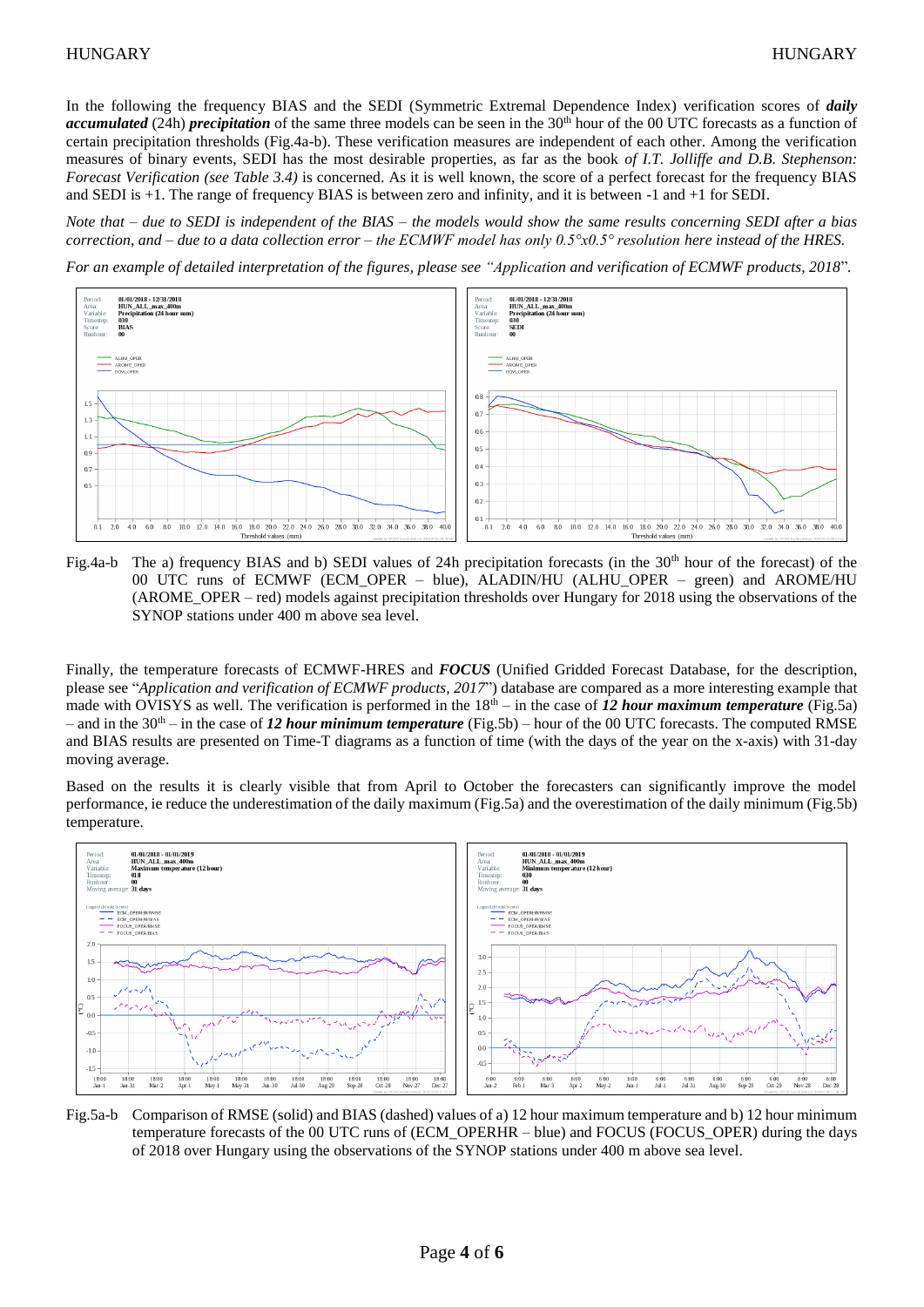Objective verification of the regional (ALADIN, AROME) and global (ECMWF-HRES, ECMWF-ENS mean, GFS) models with including human forecasts (IEO) are available for weather parameters is available on Fig.6a-f.



Fig.6a-f Mean Absolute Error (MAE) of a) minimum and b) maximum temperature, c) average wind speed and d) wind gust, e) total cloudiness forecast and f) Complex score for different ranges in case of ALADIN, AROME, ECMWF-HRES (ECMDET), ECMWF-ENS mean (ECM-EPS), GFS and the Human Forecaster (IEO) for 2018. N1 represents the first night, D1, D2, …, etc. the days after the issue of the forecast.

#### *3.1.2 Post-processed products and end products delivered to users*

None.

#### *3.1.3 Monthly and Seasonal forecasts*

As soon as it was possible in 1998 investigation of the applicability of ECMWF's seasonal forecasting system was done. Forecasts for the 2-metre maximum and minimum temperature and the amount of precipitation, for six regions of Hungary are issued in every month. Results of the verification can be seen on Fig.7.